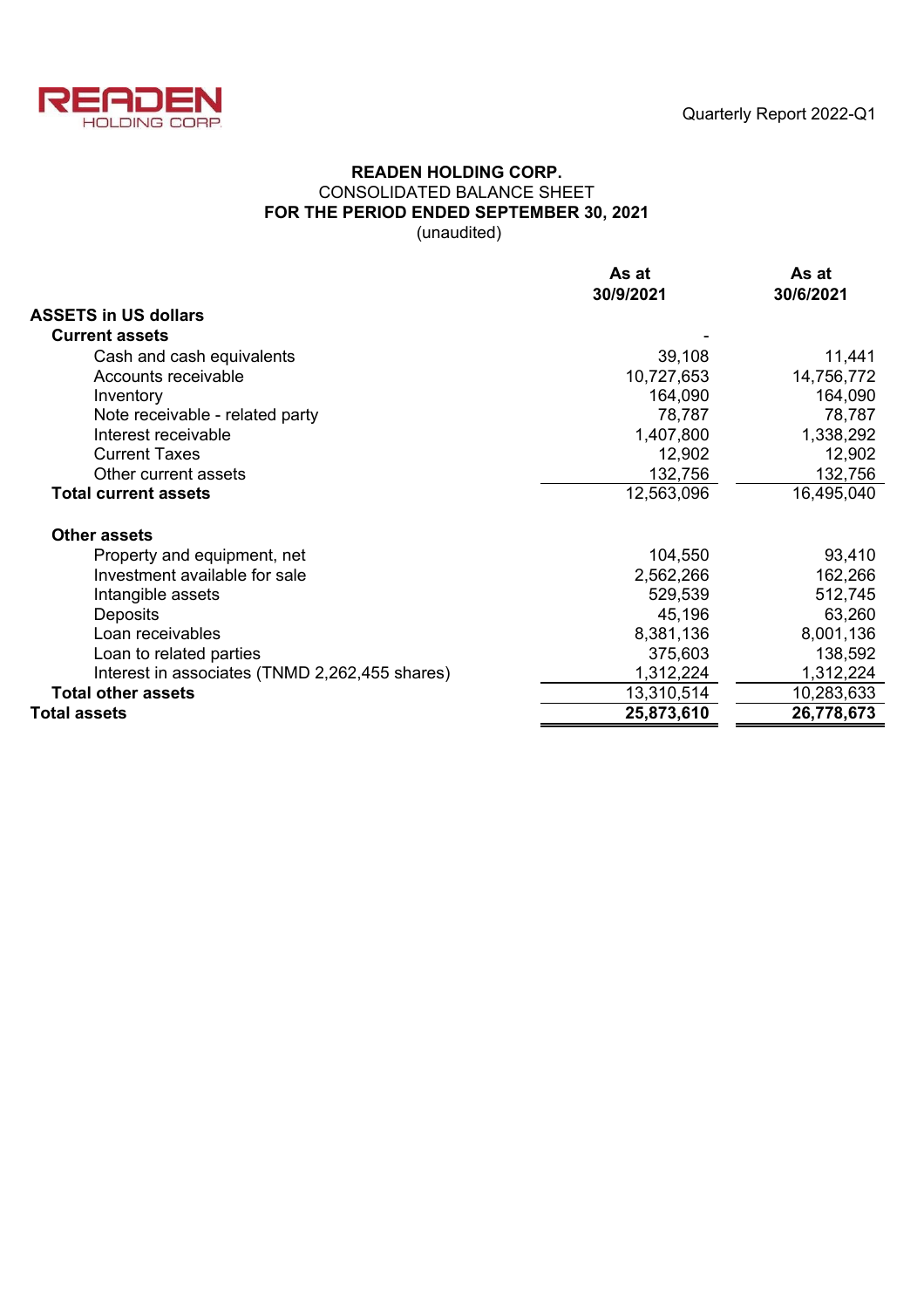



### CONSOLIDATED BALANCE SHEET **FOR THE PERIOD ENDED SEPTEMBER 30, 2021** (unaudited) **READEN HOLDING CORP.**

**As at As at 30/9/2021 30/6/2021 LIABILITIES AND STOCKHOLDERS' EQUITY Current liablities** Accounts payable 3,598,951 3,401,314 Interest payable 578,398 763,766 Advances payable - related parties 321,381 109,310 Loan to related parties 580,000 580,000 Loan to directors 132,362 265,318 Director fees payable 14,160 14,160 14,160 Loans payable 378,334 378,334 Notes payable 158,111 158,111 158,111 158,111 158,111 158,111 158,111 158,111 158,111 158,111 158,111 158,111 158,111 158,111 158,111 158,111 158,111 158,111 158,111 158,111 158,111 158,111 158,111 158,111 158,111 158,111 Other current liablities 111,321 163,402 **Total current liablities** 5,873,018 5,873,018 5,833,715 **Other liabilities** Loans payable, net of current portion 3,340,226 4,980,959 Other non-current liablities 4,878 4,878 4,878 4,878 4,878 4,878 4,878 4,878 4,878 4,985.837 **Total liabilities** 4,985,837 **Stockholders' Equity** Convertible preferred stock 767 767 Common Stock 15,096,617 14,175,476 Additional paid-in capital 644,500 644,500 644,500 644,500 Exchange reserve 71,275 Subordinated loan Non-controlling interest 908,058 908,058 Non controlling interest provision 596,324 596,324 596,324 Retained earnings previous periods (437,279) (2,079,545) Retained earnings previous periods for Okepay NZ Franch Retained earnings previous periods for Okepay NZ Retained earnings previous periods for Fligro<br>Retained earnings previous periods for Ares Technology (26,384) Retained earnings previous periods for Ares Technology Retained earnings this period<br> **Stockholders' equity**<br> **Stockholders' equity**<br>
15,959,121 **Total Stockholders' equity Total liabilities 25,873,610 26,778,673**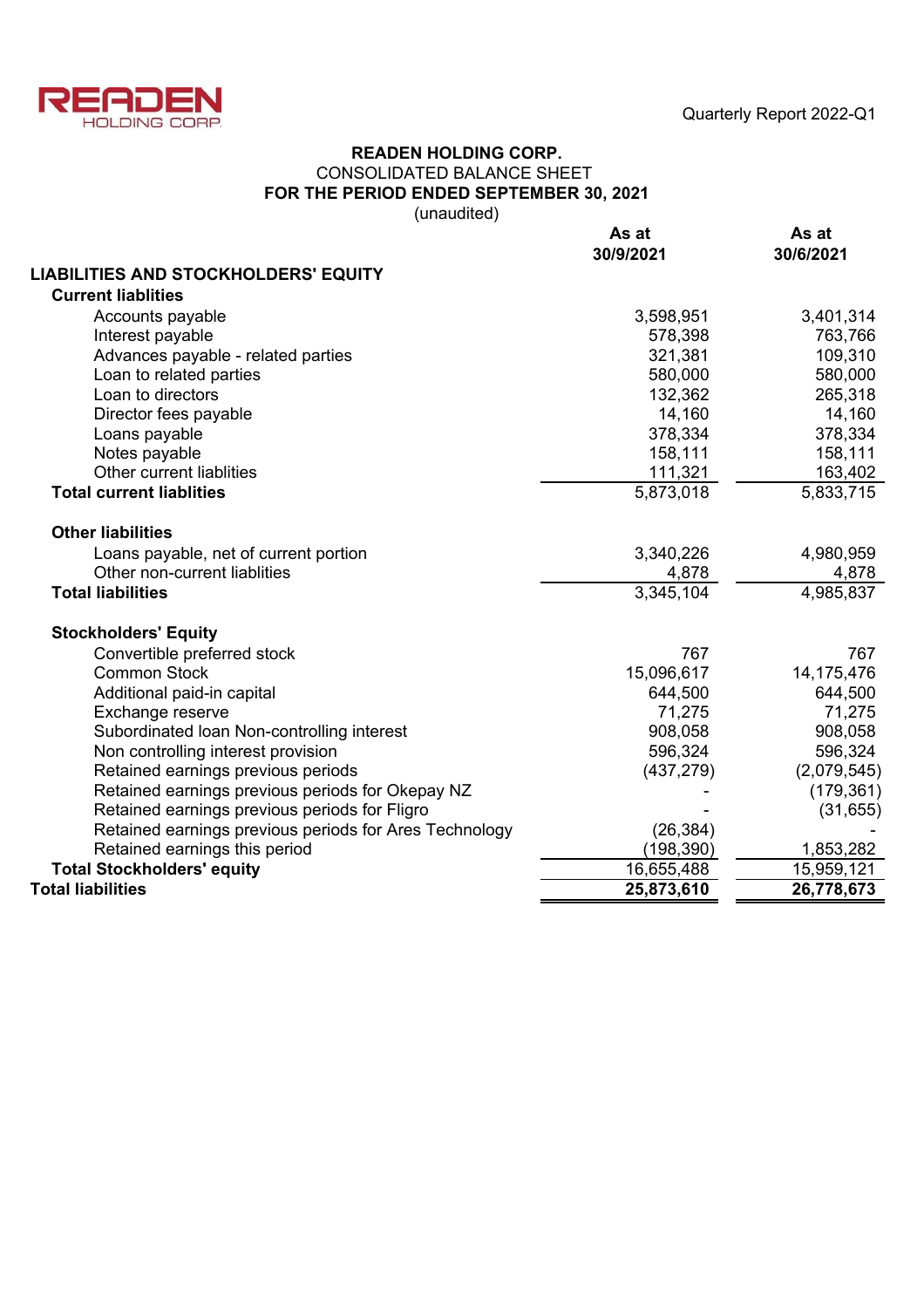

# **READEN HOLDING CORP. CONSOLIDATED STATEMENT OF OPERATIONS FOR THE PERIOD ENDED SEPTEMBER 30, 2021 (unaudited)**

|                                                                   | As at<br>30/9/2021 | As at<br>30/9/2020 |
|-------------------------------------------------------------------|--------------------|--------------------|
| Revenue                                                           | 340,955            | 314,112            |
| Cost of goods sold                                                | 223,964            | 162,811            |
| Gross profit                                                      | 116,991            | 151,301            |
| Operting expenses                                                 | 140,199            |                    |
| General and administrative expenses                               | 141,021            | 192,612            |
| Total operating expenses                                          | 281,220            | 192,612            |
| Income (loss) from operations                                     | (164,229)          | (41, 311)          |
| Profit attributable from an associate<br>Other income / (expense) |                    |                    |
| Finance costs                                                     | (3,957)            | (4, 189)           |
| Income tax                                                        |                    | (7, 843)           |
| Other income/ loss                                                | 36,669             |                    |
| Bad debt of purchase deposit                                      | (70, 681)          |                    |
| Foreign exchange gain/ loss                                       | 3,808              |                    |
| Total other income/ (expense)                                     | (34, 161)          | (12,032)           |
| Tax                                                               |                    |                    |
| Net income (loss)                                                 | (198, 390)         | (53, 343)          |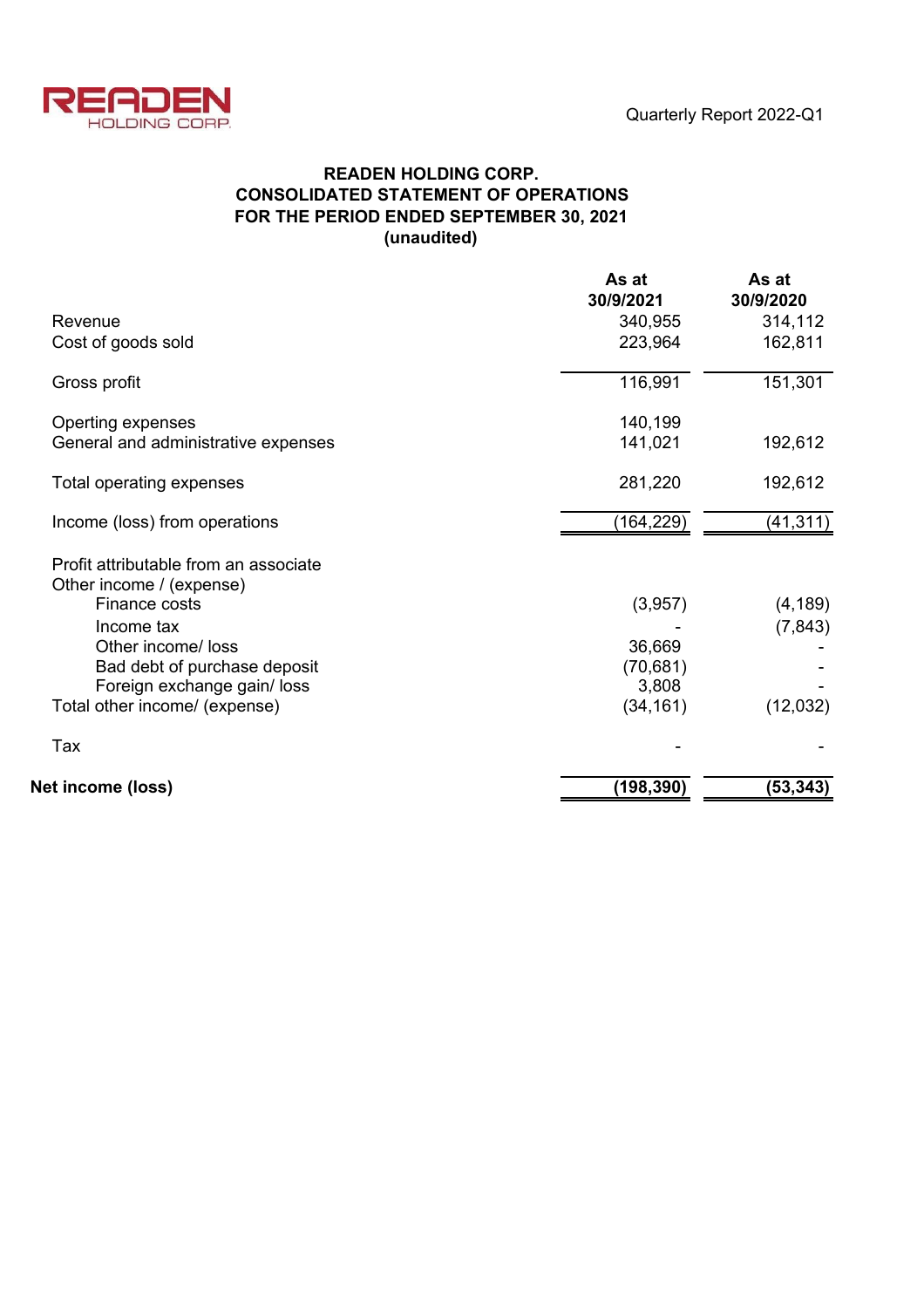

|                                                           |         |                        |                     | <b>READEN HOLDING CORP</b> |            |          |                |                      |             |                     |
|-----------------------------------------------------------|---------|------------------------|---------------------|----------------------------|------------|----------|----------------|----------------------|-------------|---------------------|
| CONSOLIDATED STATEMENT OF CHANGES IN STOCKHOLDERS' EQUITY |         |                        |                     |                            |            |          |                |                      |             |                     |
| FOR THE PERIOD ENDED SEPTEMBER 30, 2021                   |         |                        |                     |                            |            |          |                |                      |             |                     |
|                                                           |         |                        |                     | (unaudited)                | Additional |          |                |                      |             |                     |
|                                                           |         |                        |                     |                            | Paid-in    |          |                |                      |             |                     |
|                                                           |         | <b>Preferred Stock</b> |                     |                            | Capital    |          |                |                      | Non-        |                     |
|                                                           |         | Series D               | <b>Common Stock</b> |                            | and other  | Exchange | Accumulated    | Shareholders'        | controlling |                     |
|                                                           |         | Shares Par Value \$    | Shares              | Par Value \$               | Reserve    | Reserve  | (loss)/Profits | Equity               | Interest    | <b>Total Equity</b> |
| As at July 1, 2021                                        | 766,667 | 767                    | 324,267,074         | 14,175,476                 | 644,500    | 71,275   |                | (437,279) 16,726,169 | 0           | 16,726,169          |
| Exchange difference                                       |         |                        |                     |                            |            | 0        |                |                      |             |                     |
| Shares issued via Private Placement                       |         |                        | 15,422,828          | 771,141                    |            |          |                |                      |             |                     |
| <b>Shares issued to Quentin Societe</b>                   |         |                        | 1,000,000           | 150,000                    |            |          |                |                      |             |                     |
| Acquisition of Ares Technology                            |         |                        |                     |                            |            |          | (26, 384)      |                      |             |                     |
| Net Profit for the period ended<br>September 30, 2021     |         |                        |                     |                            |            |          | (198, 390)     |                      |             |                     |
| As at September 30, 2021                                  | 766,667 | 767                    | 340,689,902         | 15,096,617                 | 644,500    | 71,275   | (662,053)      | 16,655,488           | 0           | 16,655,488          |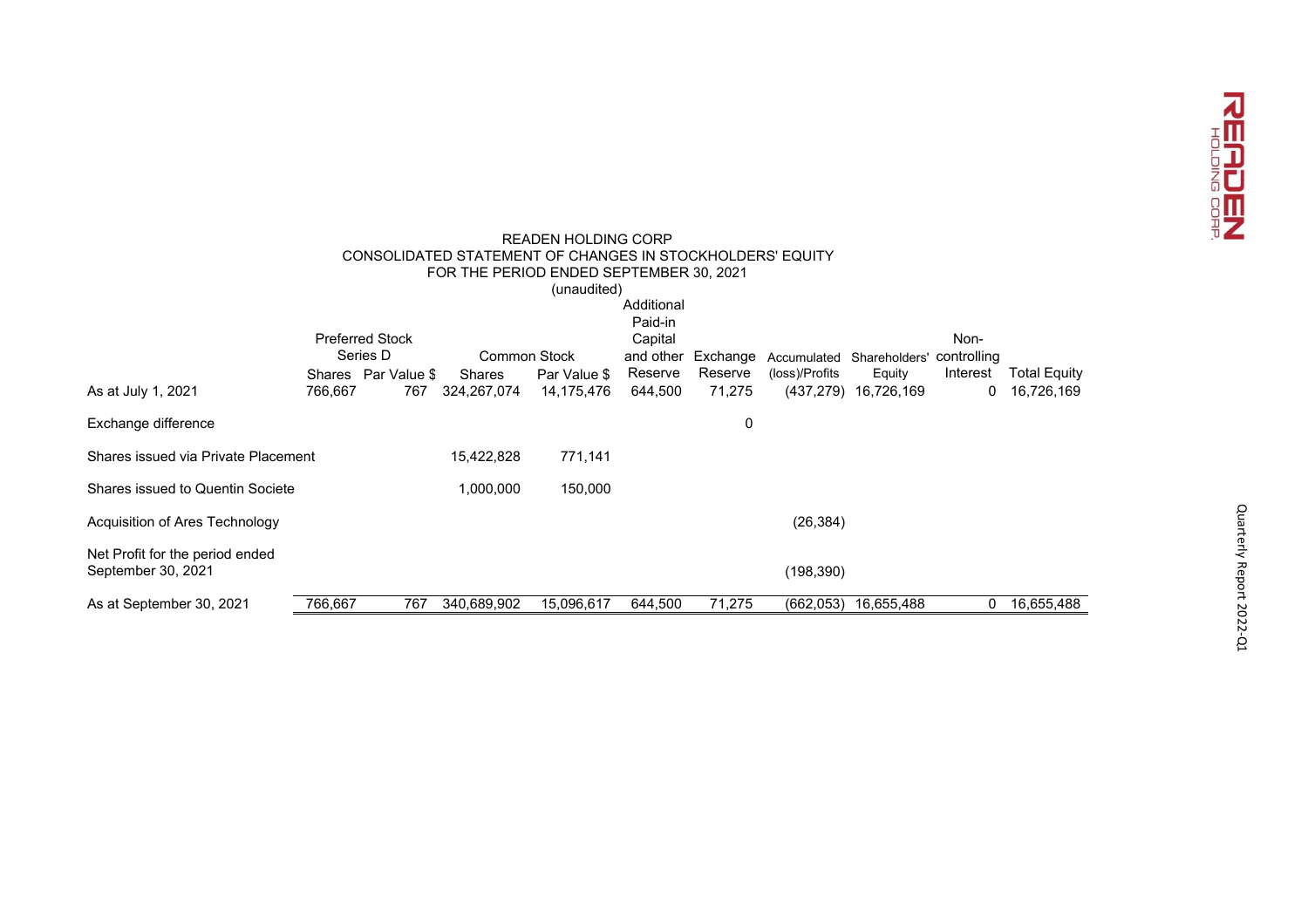

# **READEN HOLDING CORP. CONSOLIDATED STATEMENT OF CASH FLOWS FOR THE PERIOD ENDED SEPTEMBER 30, 2021 (unaudited)**

| Cash flows from operation activities                |          |                     |                                                             |           |
|-----------------------------------------------------|----------|---------------------|-------------------------------------------------------------|-----------|
| Net Income (loss)                                   |          |                     | 198,390                                                     |           |
|                                                     |          |                     |                                                             | 198,390   |
| <b>Changes in operating assets and liabilities:</b> |          |                     |                                                             |           |
| Accounts receivable                                 | Decrease |                     | 4,029,119                                                   |           |
| Interest receivable                                 | Increase |                     | 69,508<br>$\frac{1}{2}$ and $\frac{1}{2}$ and $\frac{1}{2}$ |           |
|                                                     | Decrease |                     |                                                             | 3,959,611 |
| Property and equipment                              | Increase |                     | $- 11,140$                                                  |           |
| Investment available for sale                       | Increase |                     | $-2,400,000$                                                |           |
| Intangible assets                                   | Increase |                     | 16,794                                                      |           |
| Deposits                                            | Decrease |                     | 18,064                                                      |           |
| Loan to recaivables                                 | Increase | $\sim$              | 380,000                                                     |           |
| Loan to related parties                             | Increase |                     | 237,011<br>$\omega_{\rm{max}}$ and $\omega_{\rm{max}}$      |           |
|                                                     | Decrease |                     | ----------------------------                                | 3,026,881 |
| Accounts payable                                    | Increase |                     | 197,637                                                     |           |
| Interest payable                                    | Decrease | $\omega_{\rm{max}}$ | 185,368                                                     |           |
| Advances payable related parties                    | Increase |                     | 212,071                                                     |           |
| Loan to directors                                   | Decrease |                     | $- 132,956$                                                 |           |
| Other current liabilities                           | Decrease |                     | $-52,081$                                                   |           |
|                                                     | Increase |                     |                                                             | 39,303    |
| Change in earnings previous periods                 | Decrease |                     |                                                             | 26,384    |
| <b>Cash flows from finacning activities</b>         |          |                     |                                                             |           |
| <b>Issue of shares</b>                              | Increase |                     |                                                             | 921,141   |
| Net change in cash and cash equivalent              | 27,667   |                     |                                                             |           |
| Cash and cash equivalent at beginning of period     | 11,441   |                     |                                                             |           |
| Cash and cash equivalent at end of period           | 39,108   |                     |                                                             |           |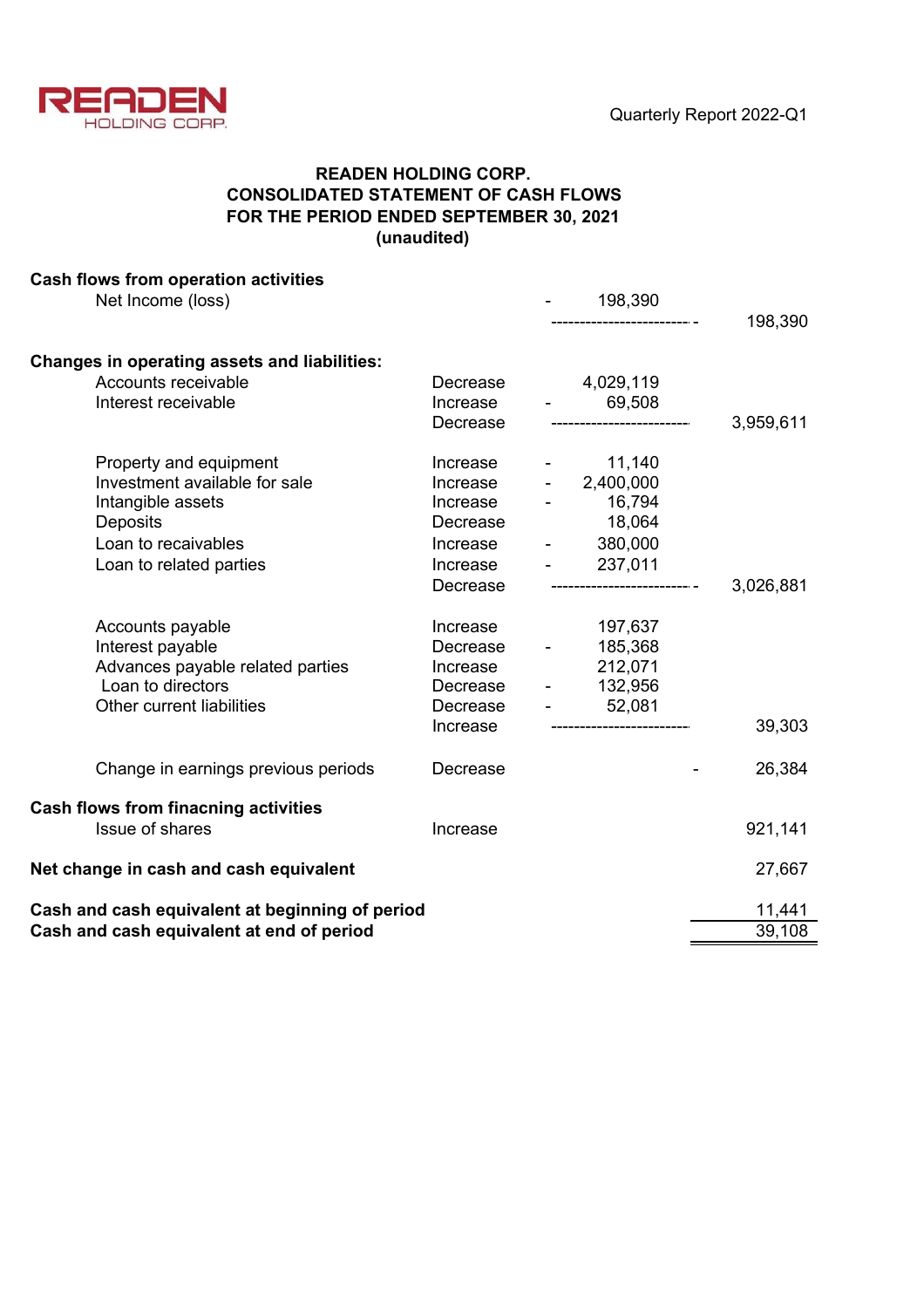# READEN HOLDING CORP. NOTE TO CONSOLIDATED STATEMENTS FOR THE PERIOD ENDED SEPTEMBER 30, 2021 (unaudited)

#### **1. Background**

Readen Holding Corp., a Nevada corporation, was originally incorporated in the state of Idaho under the name of "Beacon Light Mining Company" in 1953. In 1997, we created a wholly-owned subsidiary with the same name in the state of Nevada. We then merged into the Nevada subsidiary and became a Nevada corporation. We were reincorporated in Nevada on November 19, 1997, under the name "Beacon Light Mining Company." On February 18, 1998, we changed our name to "Beacon Light Holding Corporation." On August 3, 2001, we changed our name to Wellux International, Inc. and operated under that name until May 5, 2005, when we changed our name to Readen Holding Corp.

The Company is engaged in the business of identifying and acquiring privately held equity holdings in various entities worldwide.

#### **2. Basis of Presentation**

The accompanying consolidated financial statements include the accounts of the Company and its subsidiaries. All intercompany balances and transactions have been eliminated in consolidation.

The accompanying unaudited consolidated financial statements have been prepared in accordance with accounting principles generally accepted in the United States of America and in Management's opinion, reflect all adjustments, including normal recurring adjustments, necessary to present fairly the Company's financial position at September 30, 2021, and the results of operations and cash flows for the period ended September 30, 2021. The results of operations for the period ended September 30, 2021 are not necessarily indicative of the results that the Company will have for any subsequent fiscal year.

The preparation of financial statements in conformity with accounting principles generally accepted in the United States of America requires Management to make estimates and assumptions that affect the amounts reported in the financial statements and accompanying notes. Actual results could differ from those estimates.

#### **3. Liquidity and Operations**

The Company had net loss of \$198,390 for the period ended September 30, 2021.

As of September 30, 2021, the Company had cash of \$39,108, accounts receivable of \$10,727,653, inventory of \$164,090 and accounts Payable of \$3,598,951. At the Company's discretion, they may decide to raise additional capital in the future through equity or debt financing.

#### **4. Summary of Significant Accounting Policies**

Cash and Cash Equivalents - The Company considers all highly liquid debt instruments with original maturities of three months or less to be cash equivalents.

Revenue Recognition - The Company recognizes revenue from product sales when persuasive evidence of an arrangement exists, shipment has occurred, the seller's price to the buyer is fixed or determinable and collectability is reasonably assured.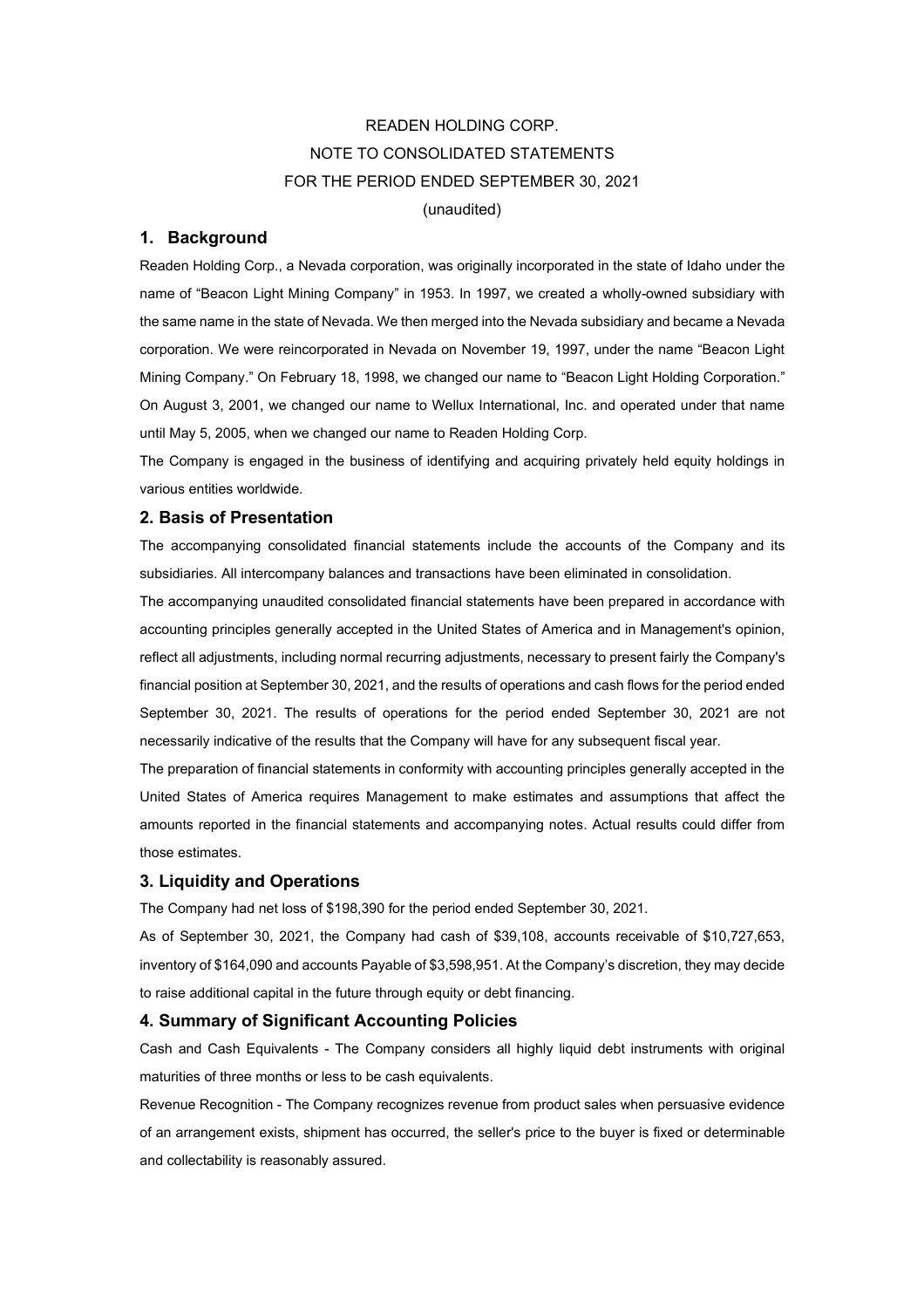Research and Development Expenses - Research and development expenses are charged to operations in the period incurred

Selling and Marketing Expenses - Selling and marketing expenses are expensed as incurred.

General and Administrative Expenses - General and administrative expenses are expensed as incurred. These expenses were \$281,220 for the period ended September 30, 2021.

Use of Estimates - The preparation of the financial statements in conformity with accounting principles generally accepted in the United States of America requires management to make estimates and assumptions that affect the reported amounts of assets and liabilities and disclosure of contingent assets and liabilities at the date of the balance sheet and the reported amounts of revenue and expenses during the reporting period. Significant estimates include the Company's debt discount, and share-based compensation expense. Actual results could differ from these estimates.

Stock-Based Compensation - The Company accounts for stock-based compensation under the provisions of FASB ASC 718 (Statement of Financial Accounting Standards No. 123 (revised 2004), "SHARE-BASED PAYMENT"), which requires the Company to measure the stock-based compensation costs of share-based compensation arrangements based on the grant date fair value and generally recognizes the costs in the financial statements over the employee's requisite service period. Stock-based compensation expense for all stock-based compensation awards granted was based on the grant date fair value estimated in accordance with the provisions of FASB ASC 718.

Income Taxes - The Company accounts for its income taxes under the provisions of FASB-ASC-10 "Accounting for Income Taxes." This statement requires the use of the asset and liability method of accounting for deferred income taxes. Deferred income taxes reflect the net tax effects of temporary differences between the carrying amounts of assets and liabilities for financial reporting purposes and the amounts used for income tax reporting purposes, at the applicable enacted tax rates. The Company provides a valuation allowance against its deferred tax assets when the future realization of the assets is no longer considered to be more likely than not.

Convertible Notes Payable - The Company accounts for any convertible notes payable under the provisions of FASB ASC 470 (Staff Position No. APB 14-1"Accounting for Convertible Debt Instruments that may be Settled in Cash upon Conversion (including partial cash settlement"). FASB ASC 470 clarifies that convertible debt instruments that may be settled in cash upon conversion (including partial cash settlement) are not addressed by FASB ASC 470-20-65-1 (paragraph 12 of APB Opinion No. 14, "Accounting for Convertible Debt Instruments", Debt and Debt Issued with Stock Purchase Warrants"). Additionally, FASB ASC 470 specifies that issuers of such instruments should separately account for the liability and equity components in a manner that will reflect the entity's nonconvertible debt borrowing rate when interest cost is recognized in subsequent periods.

#### **5. Balance Sheet Information**

Property and equipment - As of September 30, 2021, the Company owned buildings, furniture, plant and equipment with a net value of \$104,550. Property and equipment are stated at cost, net of accumulated depreciation. Expenditures for maintenance and repairs are expensed as incurred; additions, renewals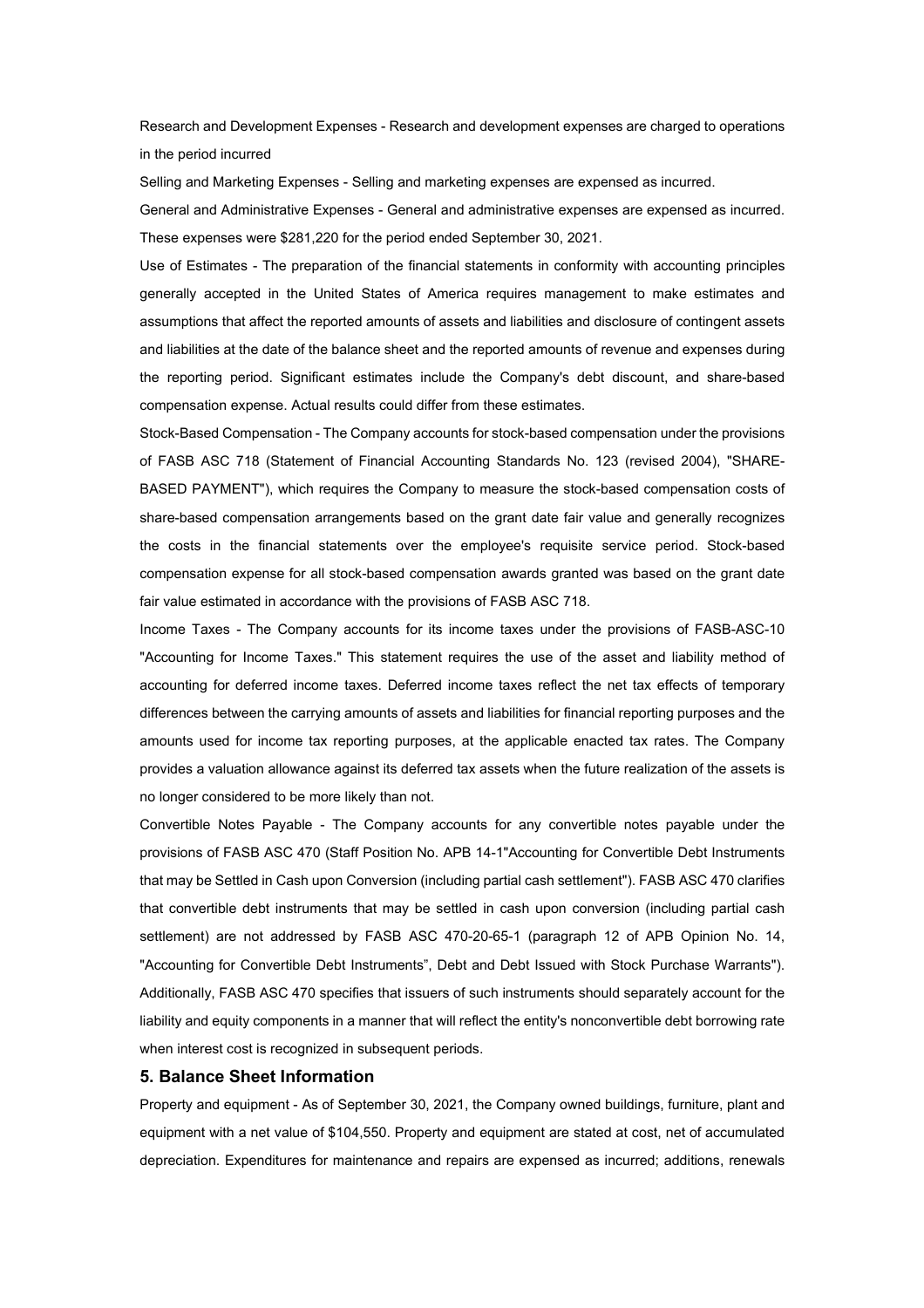and betterments are capitalized. Depreciation of property and equipment is provided using the straightline method with estimated lives ranging from 3 to 27.5 years as follows:

Total Property and equipment \$104,550

Intangible Asset of \$529,539

Advances Payable - related parties - During the period ended September 30, 2021, the amount is \$321,381

Interest Payable: during the period ended September 30, 2021 is \$578,398

Other current liabilities - As of September 30, 2021, the Company owes \$111,321 to various companies.

#### **6. Stockholders' Equity**

DESCRIPTION OF SECURITIES:

The Company is authorized to issue up to 1,000,000,000 shares of common stock, par value \$.001 per share, of which 340,689,902 shares were issued and outstanding as of September 30, 2021. The Company is also authorized to issue up to 5,000,000 shares of Series B Preferred convertible stock, par value \$.001 per share, of which 766,667 shares were issued and outstanding as of September 30, 2021. Common stock:

The Company is authorized to issue up to 1,000,000,000 shares of common stock, par value \$.001 per share, of which 340,689,902 shares were issued and outstanding as of September 30, 2021.

Each shareholder is entitled to one vote for each share of common stock owned of record. The holders of shares of common stock do not possess cumulative voting right, which means that the holders of more than 50% of the outstanding shares voting for the election of directors can elect all of the directors, and in such event the holders of the remaining shares will be unable to elect any of our directors. Holders of outstanding shares of common stock are entitled to receive dividends out of assets legally available at such times and in such amounts as our Board of Directors may determine. Upon our liquidation, dissolution, or winding, the assets legally available for distribution to our shareholders will be distributable ratably among the holders of the shares outstanding at the time. Holders of our shares of common stock have no pre-emptive, conversion, or subscription rights, and our shares of common stock are not subject to redemption. All our shares of common stock are fully paid and non-assessable.

Preferred stock:

The Company is authorized to issue 5,000,000 shares of Series B Preferred Stock at a par value of \$0.001 per share. The Company had 766,667 issued and outstanding Series B Preferred Stock shares as of September 30, 2021.